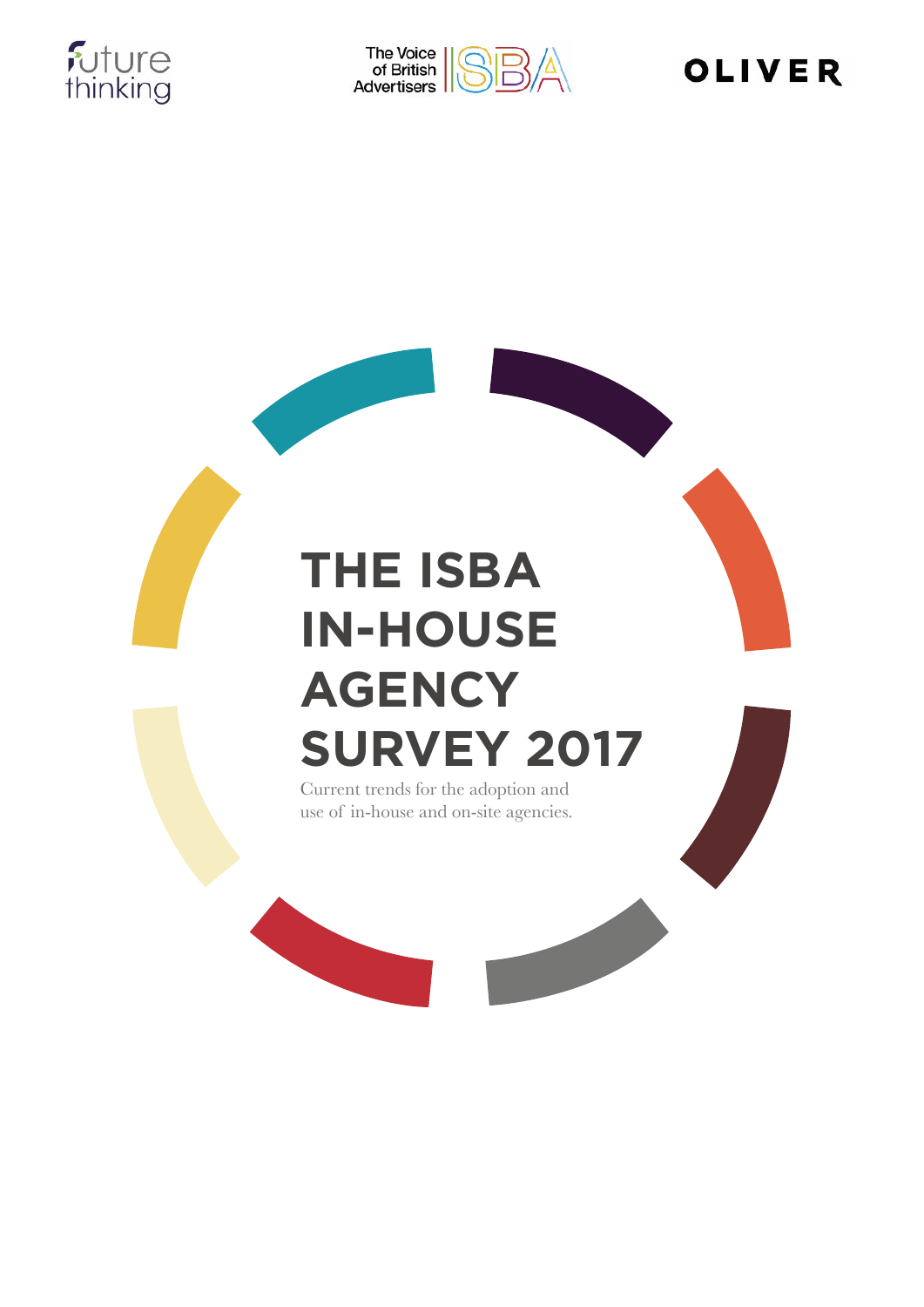# *"Faster, better quality creative content development."*

**2**

### CMO,

utilities sector,  $\zeta$ 50m spend

Answering the question, *"What could your on-site agency do to become aligned with your business challenges."*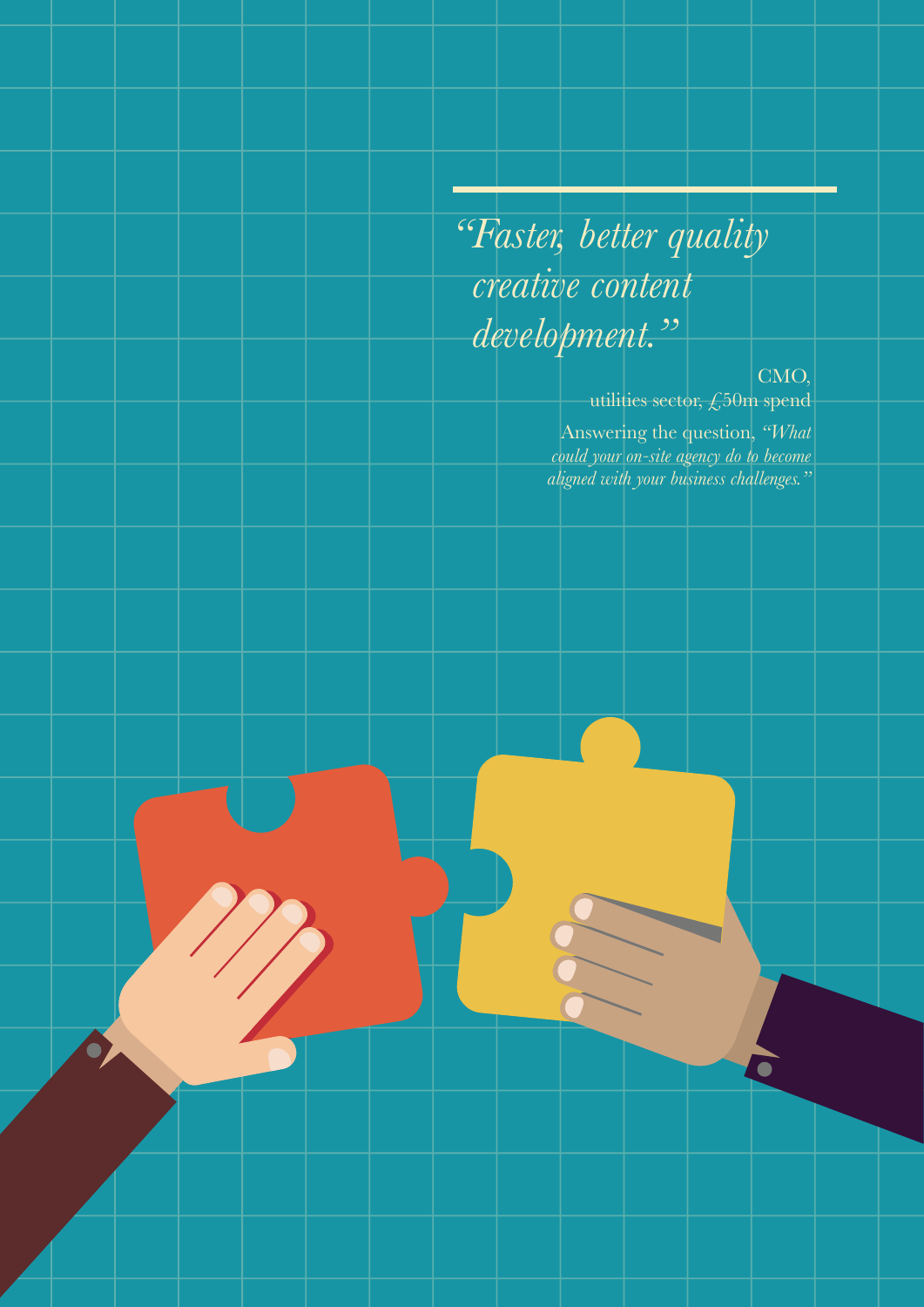### **TIME TO CONSIDER ALTERNATIVE AGENCY MODELS?**

### **In-house and on-site agencies are increasingly prevalent across the UK. But what factors are driving this trend, and what are the potential benefits to big advertisers?**

In-house and on-site agencies are nothing new. Most major brands have had in-house resources for decades, though usually - with a few notable exceptions - these have been relied upon more for the creation of retail POS and packaging than for strategic thinking and ATL campaigns.

This shift first gained full recognition thanks to *The Rise of the In-House Agency*, a 2013 report by ISBA's sister organisation in the US, the Association of National Advertisers. It was reported then that in-house agencies were operated by 58% of American brands, but until now, no equivalent insights into the UK market had ever been published.

To this end, ISBA commissioned the first ever study into advertisers' use of in-house agencies. To do so authoritatively, it was necessary to take into account another emerging trend.

The on-site agency phenomenon – whereby a third-party supplier runs an agency from inside a client's business – has been making headlines. One iteration of this model is the McDonald's *We Are Unlimited* agency provided by Omnicom; another is OLIVER's approach of building and operating on-site agencies as its sole business model.

Conducted amongst ISBA members by market research specialists Future Thinking, this piece of research surveyed senior decisionmakers from the UK's biggest brands on their experiences of these three business models: in-house, external, and on-site. The result was a rich bank of information, some of which backed up received wisdom about the state of the advertising landscape, and some of which threw up enlightening insights and trends.

We hope that everyone reading this report  $-$  be they brand marketers, agencies or procurement professionals – find this a useful source of understanding of the advantages, disadvantages and implications of these three discrete ways of handling creative and marketing functions.

Whic Monitor

Debbie Morrison, Director of Consultancy & Best Practice, ISBA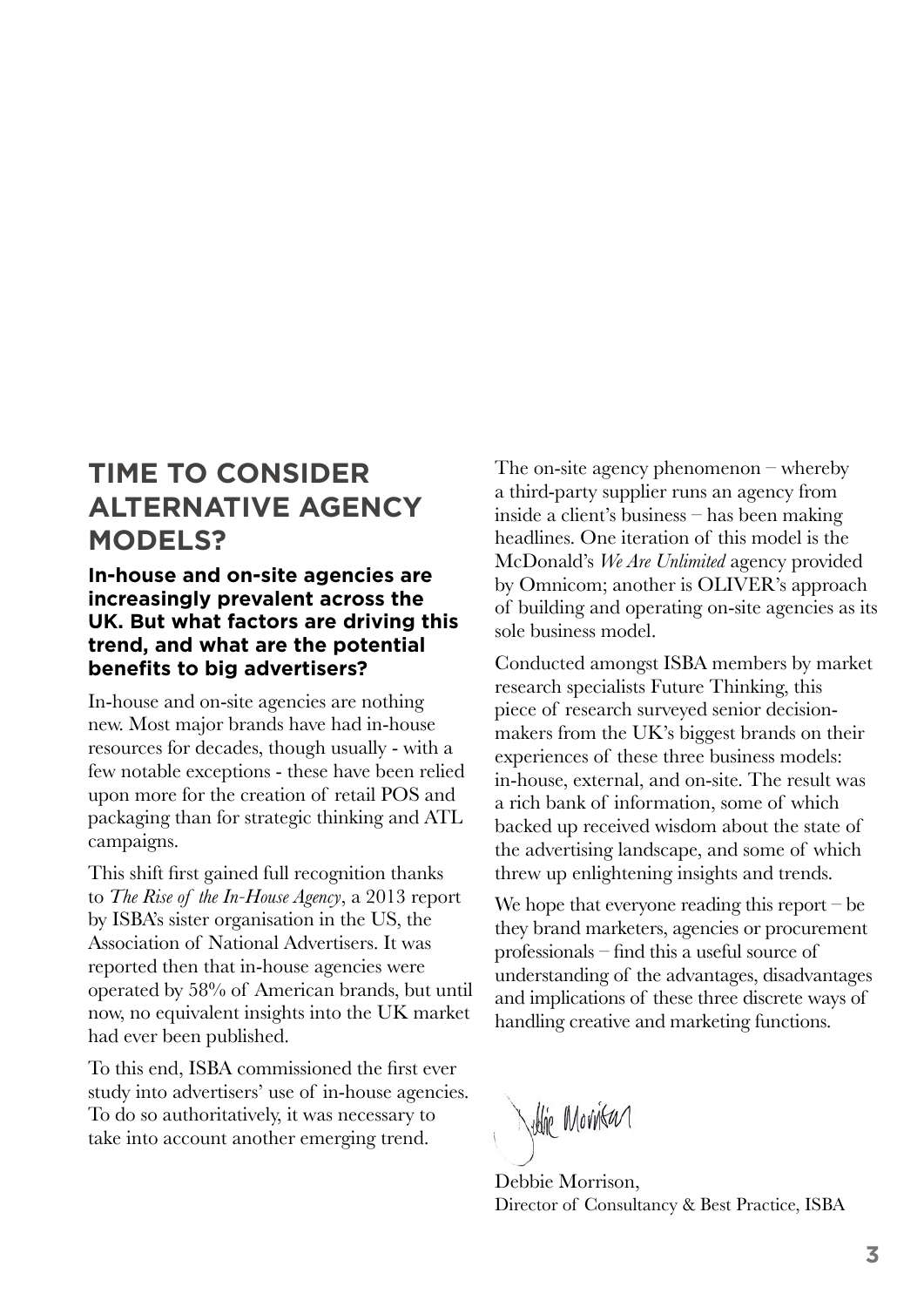### **EXECUTIVE SUMMARY TOP FINDINGS**

### **An industry first**

This survey is the UK's first-ever source of empirical data on advertisers' experiences of different agency models.

### **EMERGING TREND**

**Data reveals the on-site agency model emerging as a viable third way to handle marcomms services.**

### **DECISION MAKERS**

**Most respondents were senior heads at large UK brands. 58% of respondents spend £20m+ on agencies.**

### **MARKETING LEADS THE WAY**

**Despite a drive for efficiency, marketing holds the purse strings – although procurement remains influential.**

### **SHAPE OF THE INDUSTRY**

**39% of brands have an in-house agency, 33% have an on-site agency, and 16% of brands have both.**

### **BEST OF BOTH WORLDS**

**On-site agencies are edging into external agencies' territory for services such as strategy, TV & media buying.**

### **CONSOLIDATING SERVICES**

**67% of respondents said they could get more done by having stronger relationships with fewer suppliers.**

### **DIVIDING LINES**

**External agencies are most popular for ATL, strategy & media services. In-house & on-site are most popular for BTL.**

### **ITCHY FEET**

**External agencies frustrate 68% of respondents by taking too long to turn around briefs.**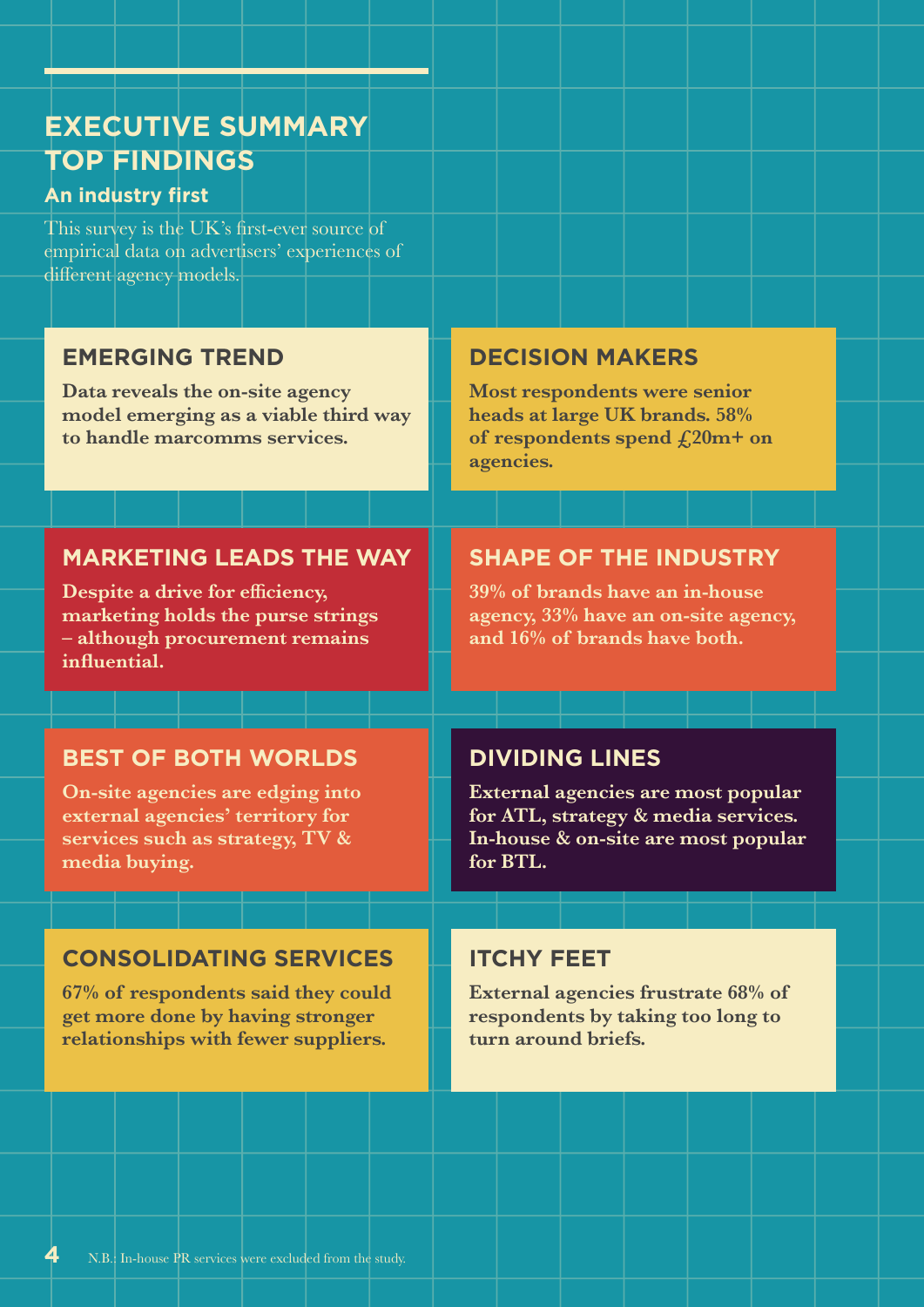### **INDUSTRY OVERVIEW**

One of the surprises of the survey was to discover that the on-site phenomenon was so prevalent.

33% of brands have an on-site service; a sizeable market share which appears to have risen as something of a dark horse.

How an alternative agency model could have come about in this way is subject to an educated guess, but it has likely been an evolution to accommodate brands' growing demands for transparent working relationships and greater speed and agility.

We say this because, while some agencies (i.e. Omnicom, as we mentioned earlier) do provide in-house offerings, these new ways of working don't appear to be heavily advertised - other than by OLIVER whose clients were not targeted for the survey.

This would suggest that decisions to adopt the on-site model may be taking place behind closed doors, in response to short-term advertising needs. Indeed, our survey found that 58% of brands using on-site agencies are doing so on a project-by-project basis.

If this is the case, the shift is being led not by agencies, but by brands which  $-$  as we discuss on the next page – are shouldering an ever-increasing payload of day-to-day content needs.

### **DOES YOUR COMPANY HAVE AN ON-SITE AGENCY?**



**No – used to but have discontinued**



### **DEFINITION**

### **In-house agencies**

These were defined as departments, groups, or people with responsibilities that are typically performed by an external advertising or other marcomms agency. They are employed and paid directly by the advertiser, and may typically be regarded as the in-house studio.

### **On-site agencies**

These were defined as a team of people provided by an external partner to sit alongside the advertiser's own marketing team. Whilst they are dedicated to the advertiser's business and resident on their premises, they are employed by and report directly to the third-party agency.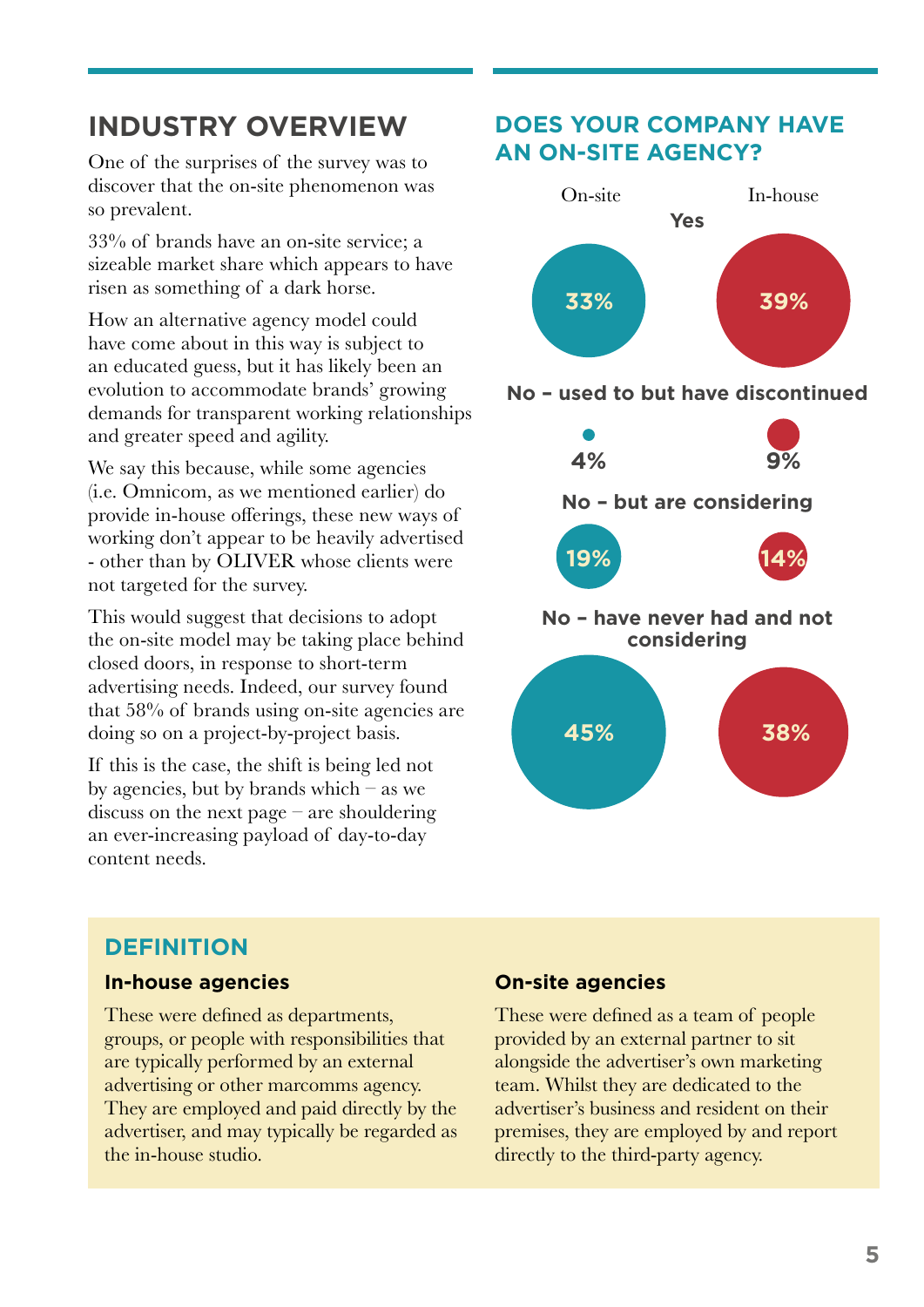### **WHY DO BRANDS TURN TO AGENCIES?**

An increasing demand for creative work is shaping today's agency landscape.

As we discuss later in this report, however, there is not a straightforward online/offline divide. This tallies with data from the Internet Advertising Bureau, which shows digital spend occupying an increasing share of brands' budgets - but in addition to, rather than at the expense of offline creative.

Instead, respondents indicated that the true value of an agency supplier lies in its abilities to provide a dedicated expert service, and handle complex, technical tasks across advertising channels. Every respondent depended on some form of agency for media buying. A lack of resouces and a shortfall in skill sets were both reported by 82% of respondents as top reasons for turning to a third-party.

82% of respondents also said that they valued the fresh perspective of an agency, and significantly, 52% of respondents using external agencies said they like them to have experience of other brands within their sector.

*"We expected more brands to be handling media inhouse, but it turned out to be very few, mainly for SEO, mobile, display and programmatic advertising. We do however predict in-house media buying to rise."*

> Debbie Morrison, Director of Consultancy ISBA

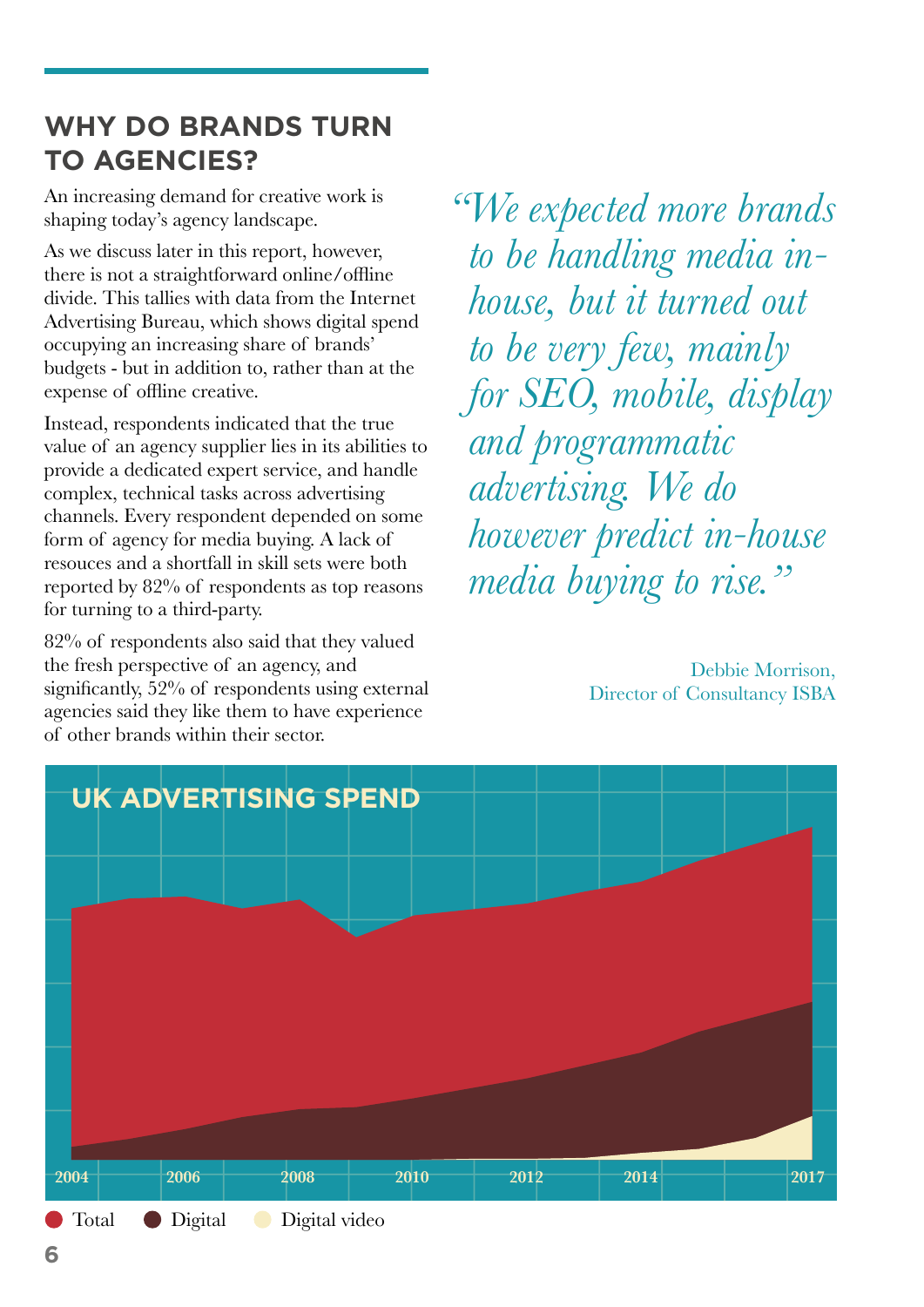### **Agencies dominate media services**

100% of respondents stated that they use agencies for media buying. Advertisers with on-site agencies are more than twice as likely to use them for media buying services, compared to those with in-house teams (20% and 7% respectively).

> of brands are using agencies for media buying services

**100%**

### **Marketing departments make agency appointments**

Though the procurement function is involved in agency selection at 68% of advertisers, only a quarter of respondents said it was "very" or "highly" influential. At every brand surveyed, marketing had the final say in agency appointments.

**100%**

of brands said that final decisions on agency buying sit with marketing

### **Weighting towards offline creative**

High-level creative production is a significant factor in outsourcing decisions, as 95% of brands in our survey use agencies for the creation of complex media formats. Just 12% of brands create their own TV advertising inhouse, with  $14\%$  using an on-site resource.

### **Digital-savvy brands**

Contrary to expectations, brands aren't necessarily dependent on agencies for digital services. 55% of advertisers with in-house agencies said that they're using them for emails and digital collateral, and of those who turn to third parties, only 46% named a lack of IT equipment as a cause.



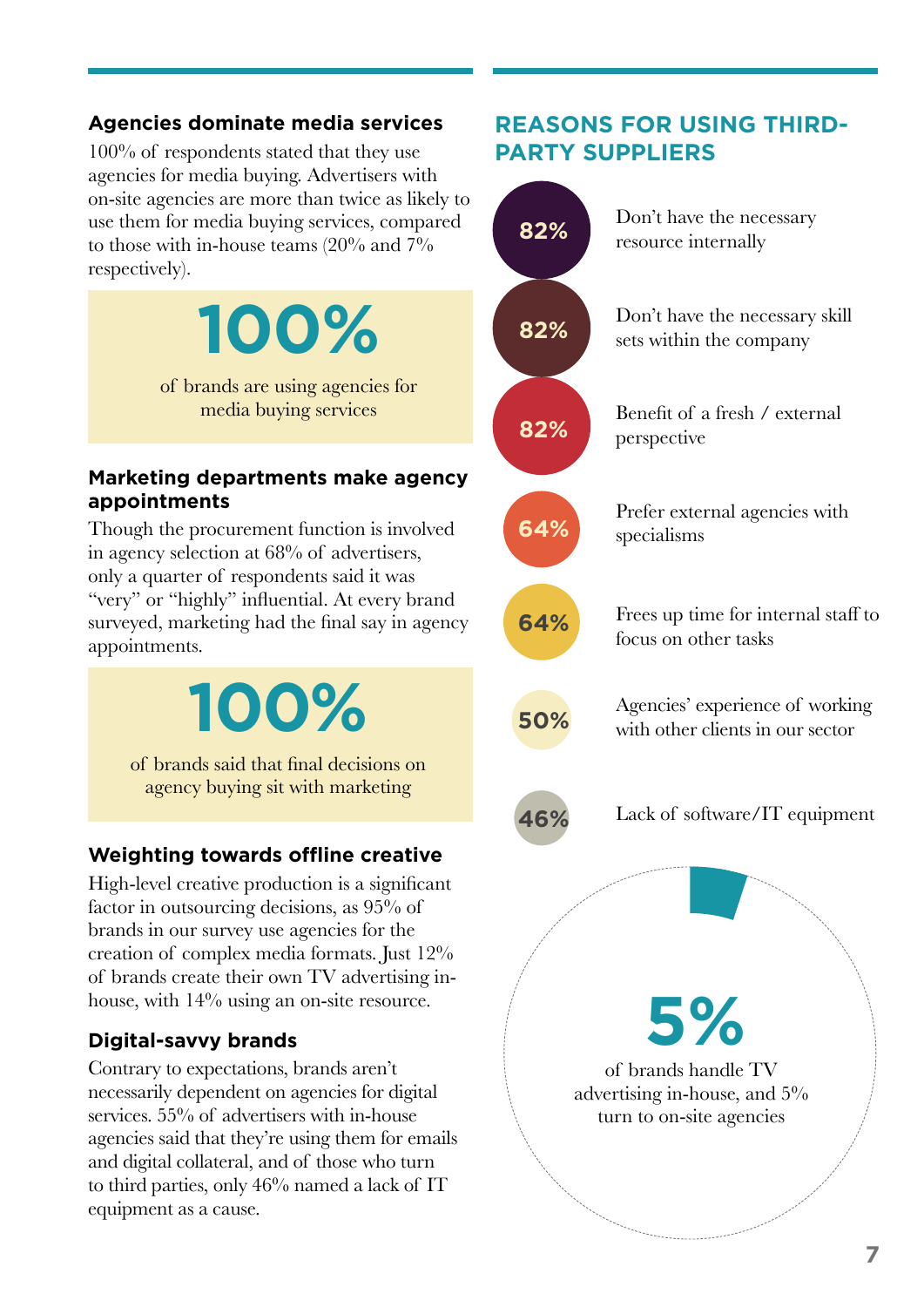### **IN-HOUSE AGENCIES: FAST, AGILE BTL WORK – BOTH ONLINE AND OFFLINE**

Brands today are producing ever-higher volumes of print and digital collateral. The need to do this quickly and reactively, particularly in the digital arena, seems set to continue driving BTL creative production inhouse.

Illustratively, whilst 47% of respondents aren't planning to have an in-house resource, the 39% of respondents who currently do and the 14% planning to build one will soon become an industry majority.

In terms of scale, 69% of respondents with inhouse agencies said they employed fewer than 25 people. We also discovered that the average in-house team contains seven freelancers.

In almost all instances, these teams report to the marketing function, though in one case they reported to the procurement department.

Notably, in-house agencies seem to be used primarily for BTL activities, both online and offline. 66% of brands use them for print collateral/promotional material, compared to 46% for on-site and 48% for external agencies.

Even more tellingly, 54% of brands surveyed prefer to handle retail POS in-house, a figure that is mirrored in the creation of digital BTL such as email and digital collateral.

Conversely, in-house teams were far less likely to create broadcast materials, with just four of 85 respondents using in-house teams to produce creative for TV.

The preference of in-house agencies for BTL activity may be explained by the perceived benefits of speed, agility, cost and brand expertise. 61% of respondents said that brand expertise was an advantage of in-house over both on-site (36%) and external (39%).

# **TYPICAL IN-HOUSE TEAM**

The typical in-house team includes seven fulltime staff and seven freelancers.

| П<br><b>TIP</b><br>- 11<br>L.<br>П<br>n<br>ΓТ<br>■<br>■ | П<br>n<br>-11<br>u.<br>П<br>C)<br>ш<br>ш<br>ш | П<br>П<br>п<br>- 1<br>u.<br>П<br>ш<br>п<br>■<br>П | ш<br>П<br>п<br>O<br>ш<br>П<br>ш<br>п<br>П<br>ш<br>. . | A T<br>ш |
|---------------------------------------------------------|-----------------------------------------------|---------------------------------------------------|-------------------------------------------------------|----------|
| п                                                       | $\bullet$<br>a ba                             | <b>Service Service</b><br>۳                       | <b>Service Service</b>                                | ш        |

Four out of ten companies use an in-house agency.

This reflects the benefit of symbiotic understanding for high-speed creative production, as opposed to conceptual and campaign work, where there's more time for meetings and a greater need for detailed briefs.

Despite these advantages, a third of brands said that quality of work was a concern when considering bringing more work in-house.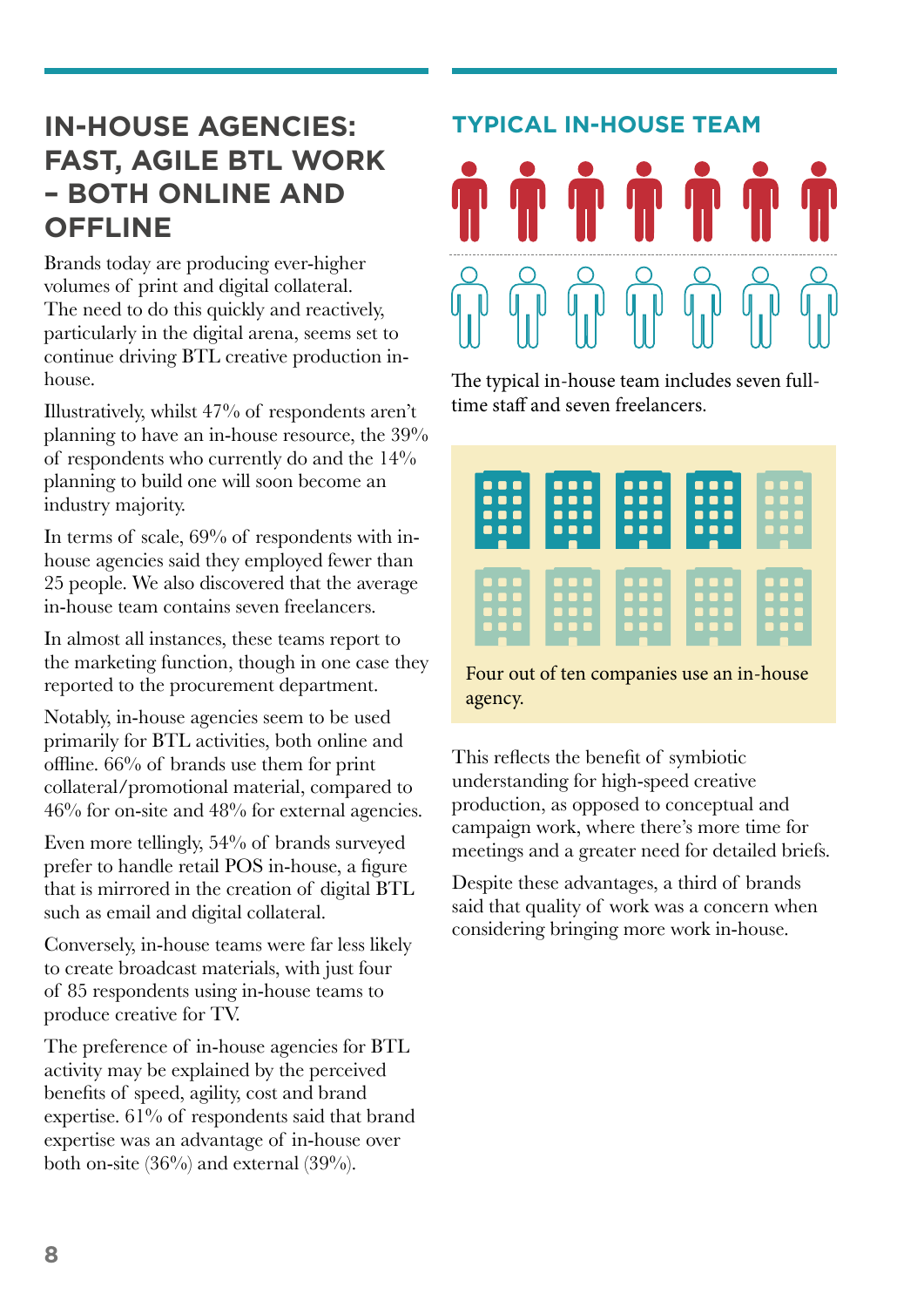

*"Most in-house agencies are working on collateral and promo development, retail assets and direct-tochannel materials."* Emily Abbott, Managing Director, Future Thinking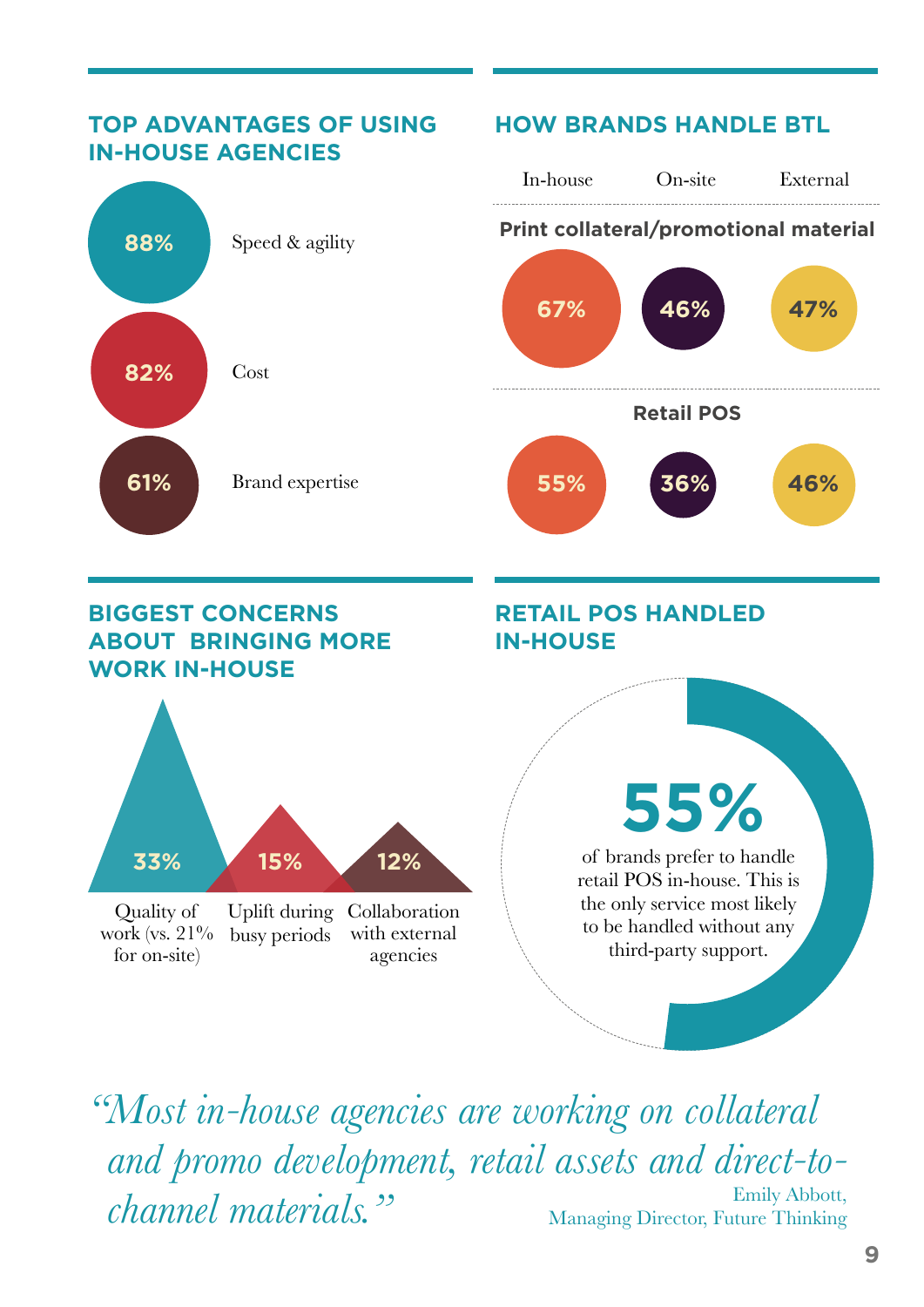



| rategic<br>abilities | <b>Greater</b><br>breadth of<br>capability | Confiden-<br>tiality | Full<br>ownership<br>of marketing<br>D&A |
|----------------------|--------------------------------------------|----------------------|------------------------------------------|
| 15%                  | 12%                                        | 9%                   | 12%                                      |
|                      |                                            |                      | $\bullet$                                |
| 21%                  | 21%                                        | 11%                  | 7%                                       |
| 81%                  | 69%                                        | 4%                   | $\bullet$<br>7%                          |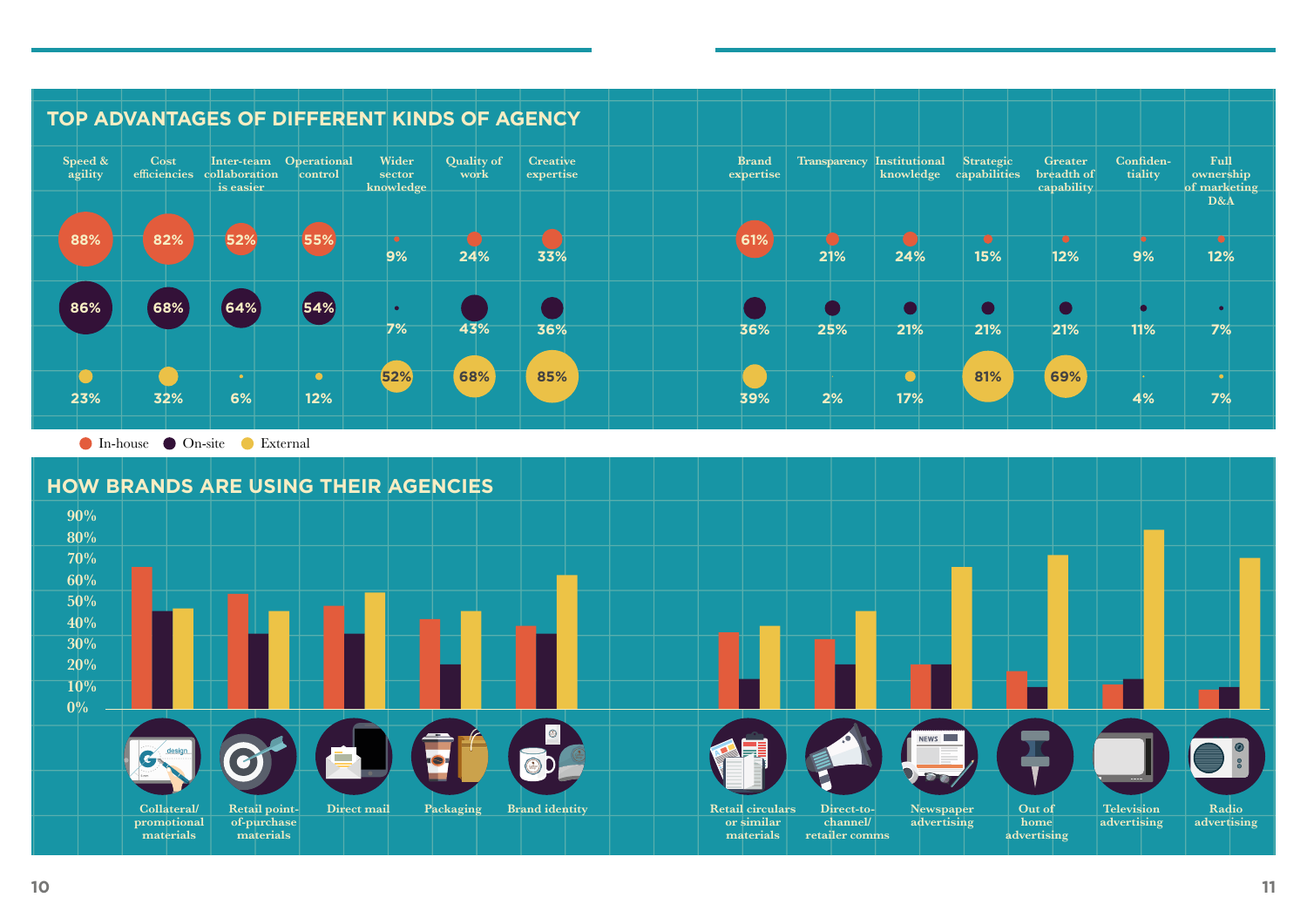### **EXTERNAL AGENCIES CONTINUE TO BE MORE TRUSTED WITH ATL ADVERTISING, STRATEGY & MEDIA**

Perhaps illustrating the demand for thinking as opposed to simply work, 95% of the brands surveyed use external agencies for strategic services.

Unsurprisingly, 84% of the brands surveyed are using external agencies for TV, and smaller majorities also use them for OOH, radio, print and branding services.

When asked to name the top advantages of using an external agency, creative expertise came top, cited by 85% of respondents, followed by strategic capabilities  $(81\%)$ , breadth of capability  $(69%)$  and quality of work  $(68%)$ .

*"These findings reflect our own conversations with brands. Agencies' capability and expertise are starting to be questioned as content needs escalate, and agencies are feeling the strain of ever-more demanding clients and consumers."*

Sharon Whale, CEO OLIVER UK

### **BRANDS USING THEIR AGENCIES FOR STRATEGY**



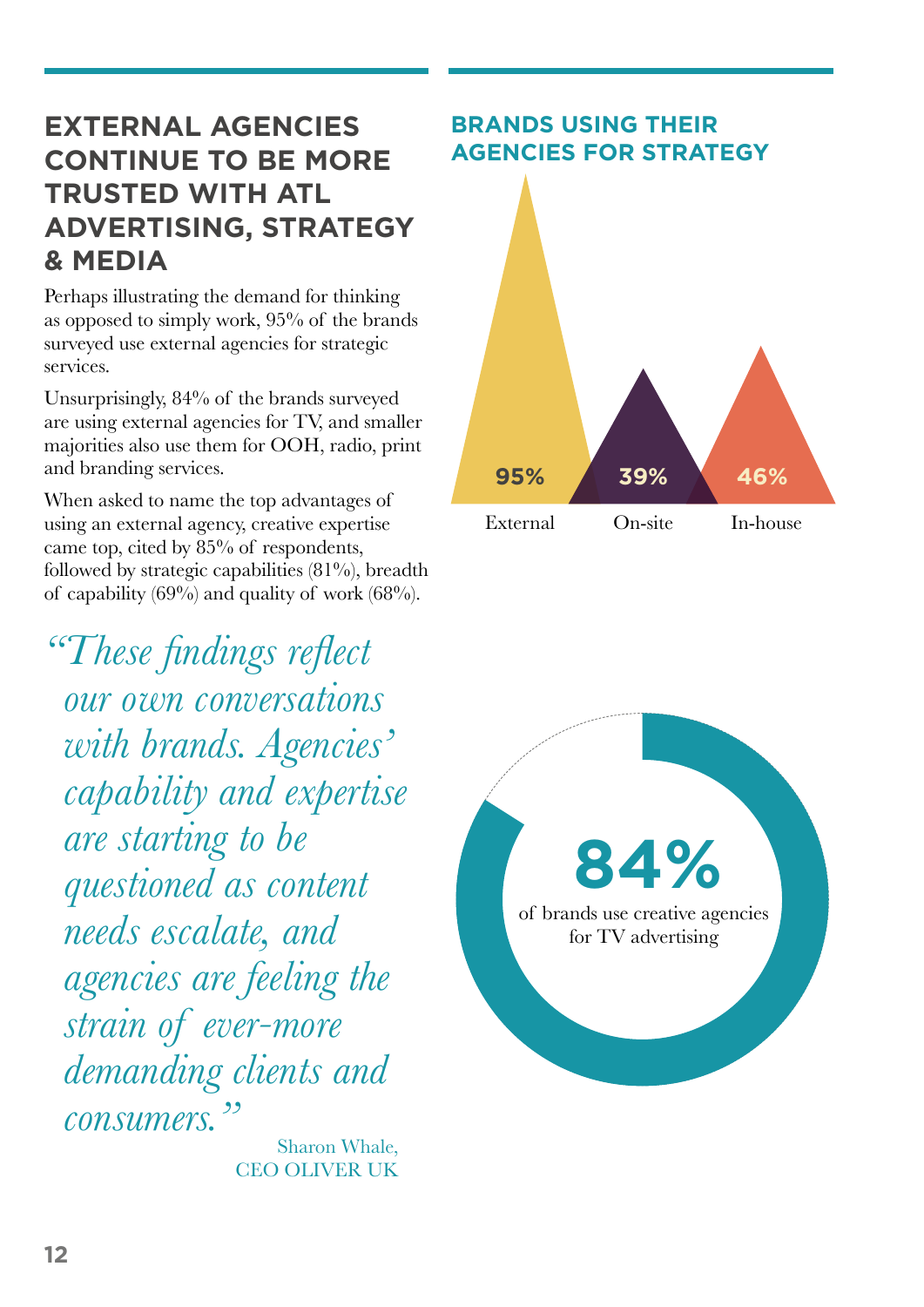### **TOP ADVANTAGES OF EXTERNAL AGENCIES**



### **FRUSTRATION OVER TIME TO TURN AROUND WORK**





agencies equally as partners and as competitor.

Yet while creative expertise is highly valued, there are signs that the external agency model is coming under strain. 68% of respondents said they were frustrated by the time it takes external agencies to turn round work. This compares to just 33% when talking about in-house agencies and just 14% who were unhappy with the responsiveness of on-site agencies.

Perhaps most interestingly of all, 45% of respondents stated that external agencies perceive their in-house teams to be competitors, while 73% view them as partners. These figures include a significant overlap of 39% who view them as both.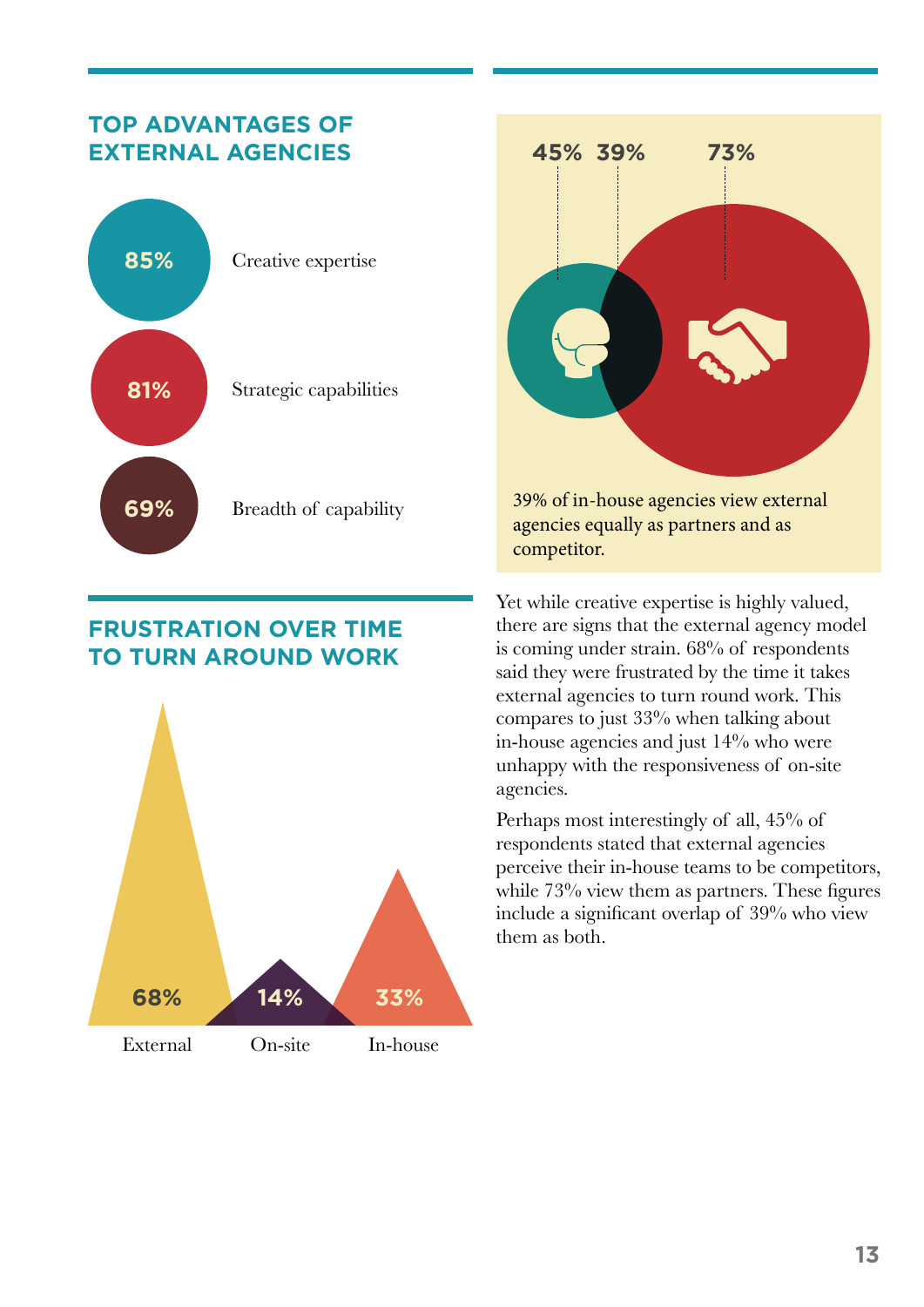### **ON-SITE AGENCIES: AN EXTENSION OF THE BRAND MARKETING TEAM**

On-site agencies appear to be considered something of a hybrid solution to creative challenges.

Every respondent using on-site agencies said creative capabilities were a factor in selecting the agency. Similarly, of those working with external agencies, 84% of respondents cited creative expertise amongst the top advantages.

The on-site model is also perceived to solve some of the problems of the in-house model. Agility (96%) and proximity (93%) were also named as top factors in selecting an on-site agency, but less important when selecting an external agency.

Only 22% of respondents said that speed and agility were an advantage of external agencies, whilst  $6\%$  cited ease of collaboration and only 2% transparency - a further sign that the onsite/in-house trend looks set to continue.

Notably, on-site agencies were the least likely to frustrate brands by the speed at which they work. Only 14% of brands using on-site agencies cited this as a problem, compared to 33% for in-house and 68% for external.

In terms of decision-making, the CMO made the final decision to install an on-site agency in  $32\%$  of cases, compared to just  $21\%$  of cases where the in-house route was chosen.

# **FINAL DECISION ON ON-SITE AGENCY APPOINTMENTS** Marketing Procurement Other **86% 14% 0%**

### **TOP REASONS TO CHOOSE AN ON-SITE AGENCY**



### **DECISION MAKERS ON AGENCY APPOINTMENTS**

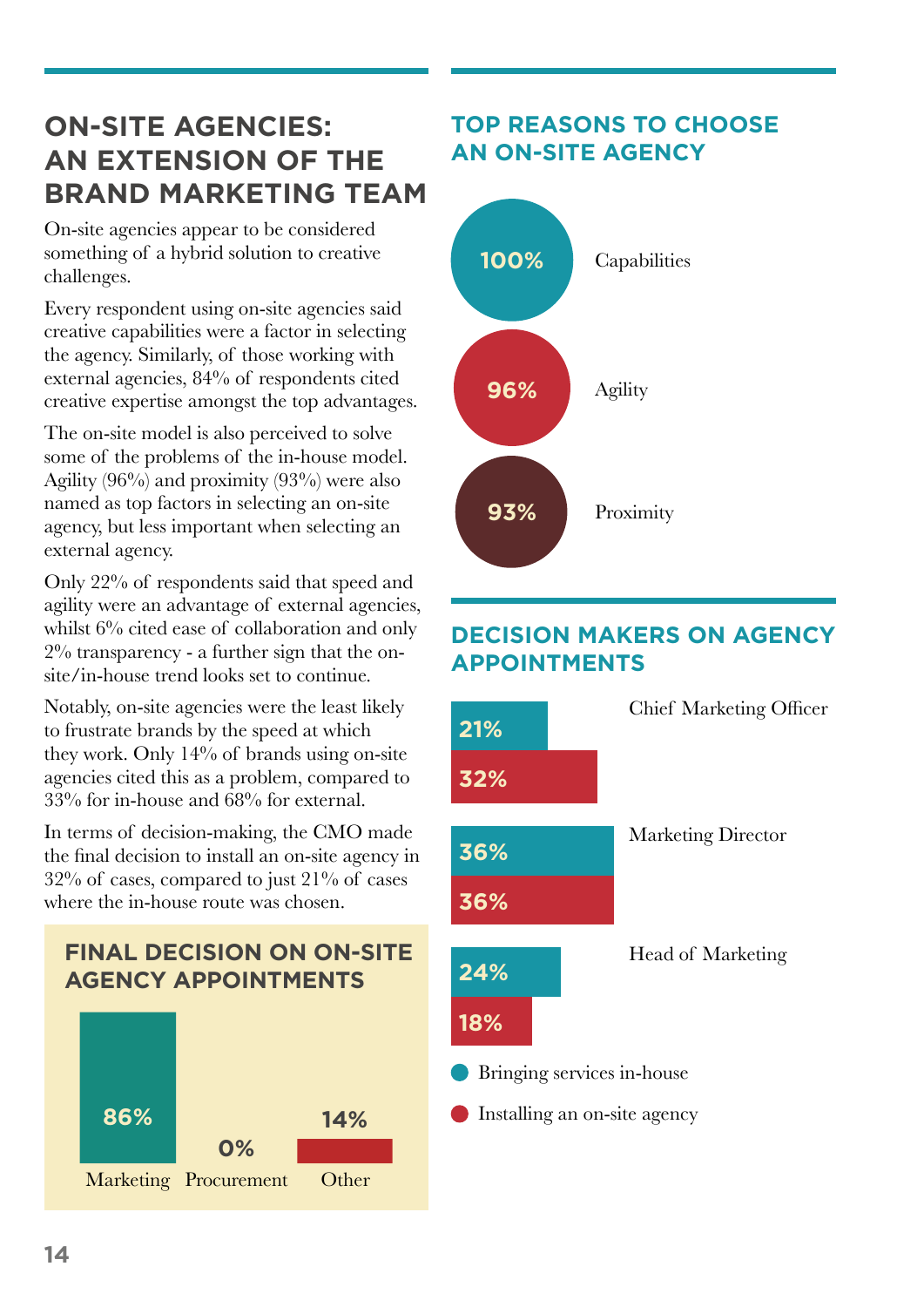*"It's understandable that the decision to bring an agency on-site is more likely to involve a C-level marketer. The model offers a lot of benefits, but it's also a big commitment with wider-reaching business implications.*" Sharon Whale, CEO of OLIVER UK

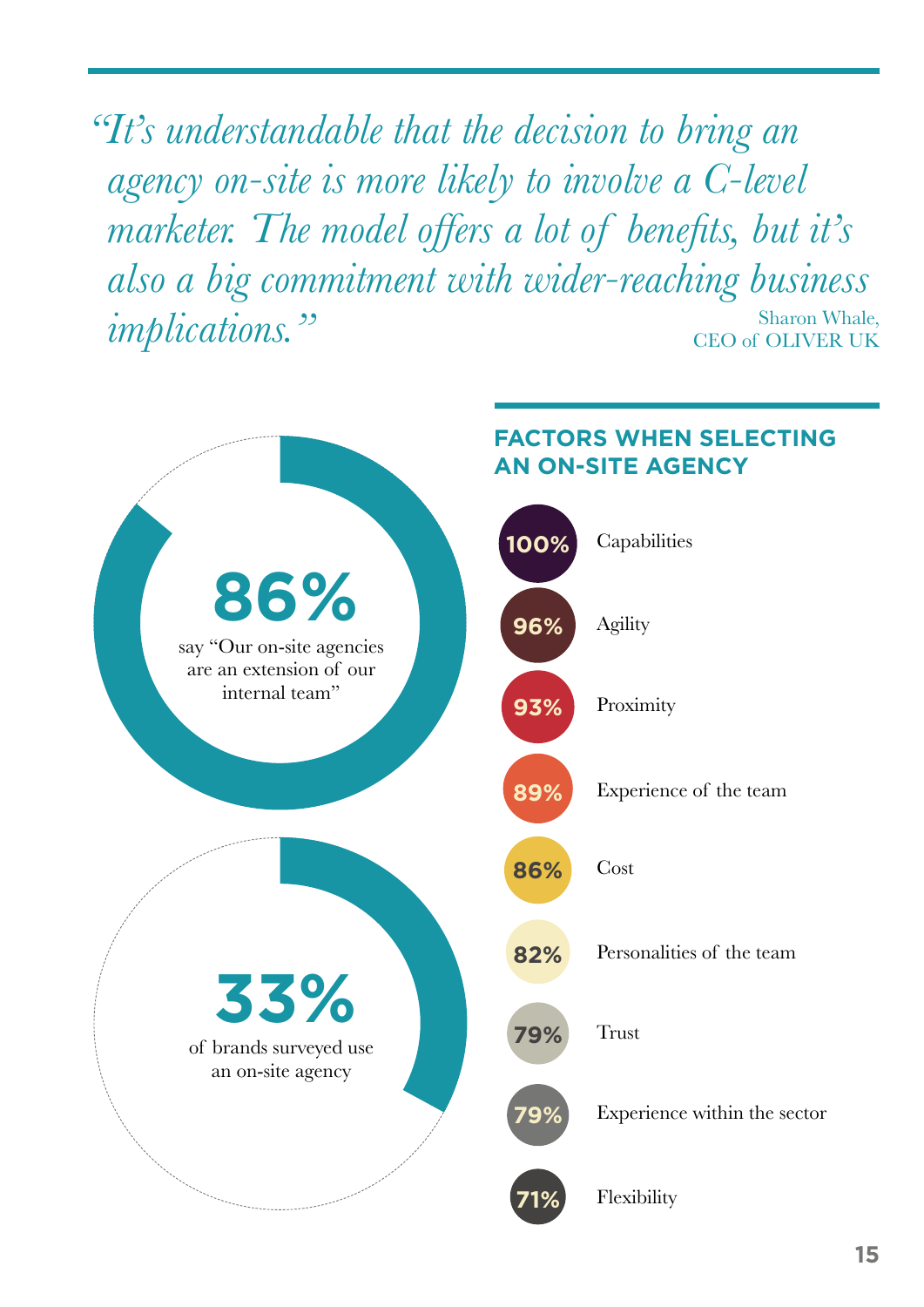### **STRONGER RELATIONSHIPS, FEWER SUPPLIERS**

### **How brands expect to get more work done**

Speed and quality of work were recurring themes throughout the survey. 67% of respondents working with external agencies said they thought this could be best achieved by having 'stronger relationships with fewer suppliers'. The same opinion was expressed by 44% of those working with in-house agencies and 39% who have on-site agencies.

Two thirds of all respondents said that they would not be increasing the number of agencies they work with next year.

One area where all agency models will see growth is in digital services. Brands are becoming increasingly digital-savvy, and 78% of brands planning to increase their use of in-house agencies will do so for digital creative and media, versus 69% for external agencies and 67% for on-site.

This is likely due to both data-protection issues, and the need for agile, reactive digital marketing. 73% of brands expecting to use more on-site agencies next year will do so for content, data and analytics, compared to 65% for external and only 35% for in-house agencies.



### **CONCERNS OVER QUALITY OF WORK WHEN SWITCHING MODELS**



switching to on-site switching to in-house

External agencies remain the go-to solutions for media services. 85% of respondents expecting to increase their use of external agencies next year will do so for the purposes of media buying, and 77% will do for strategic services.

The biggest concern when switching from external agencies was quality of work. 33% of respondents said this of in-house agencies, compared to 23% for on-site agencies. Next was the ability of the agency to handle shortterm uplifts in activity, reported by 15% of respondents regarding in-house agencies and 7% regarding on-site.

12% of the sample were concerned about the ability of their in-house agency to collaborate with external suppliers, vs. 7% for on-site agencies.

### **BRANDS ARE PLANNING TO USE ON-SITE AGENCIES NEXT YEAR FOR...**

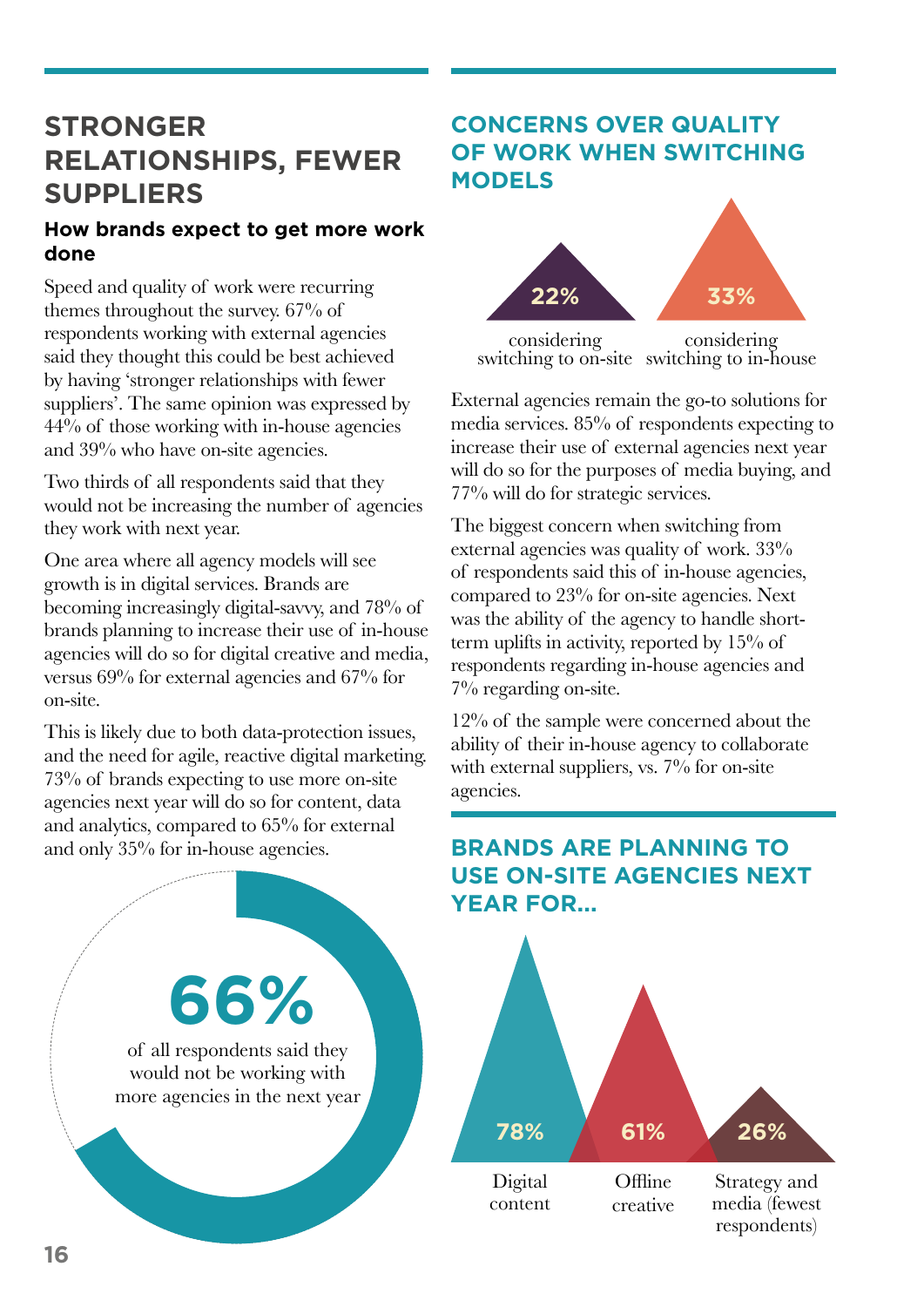### **PLANNING TO USE AGENCIES FOR CONTENT MARKETING, DATA & ANALYTICS NEXT YEAR**



*"Brands keep data close to their chests, for obvious reasons; but both data and business intelligence from external sources can improve consumer understanding, and boost marketing performance."*

Emily Abbott, Managing Director of Communicate at Future Thinking

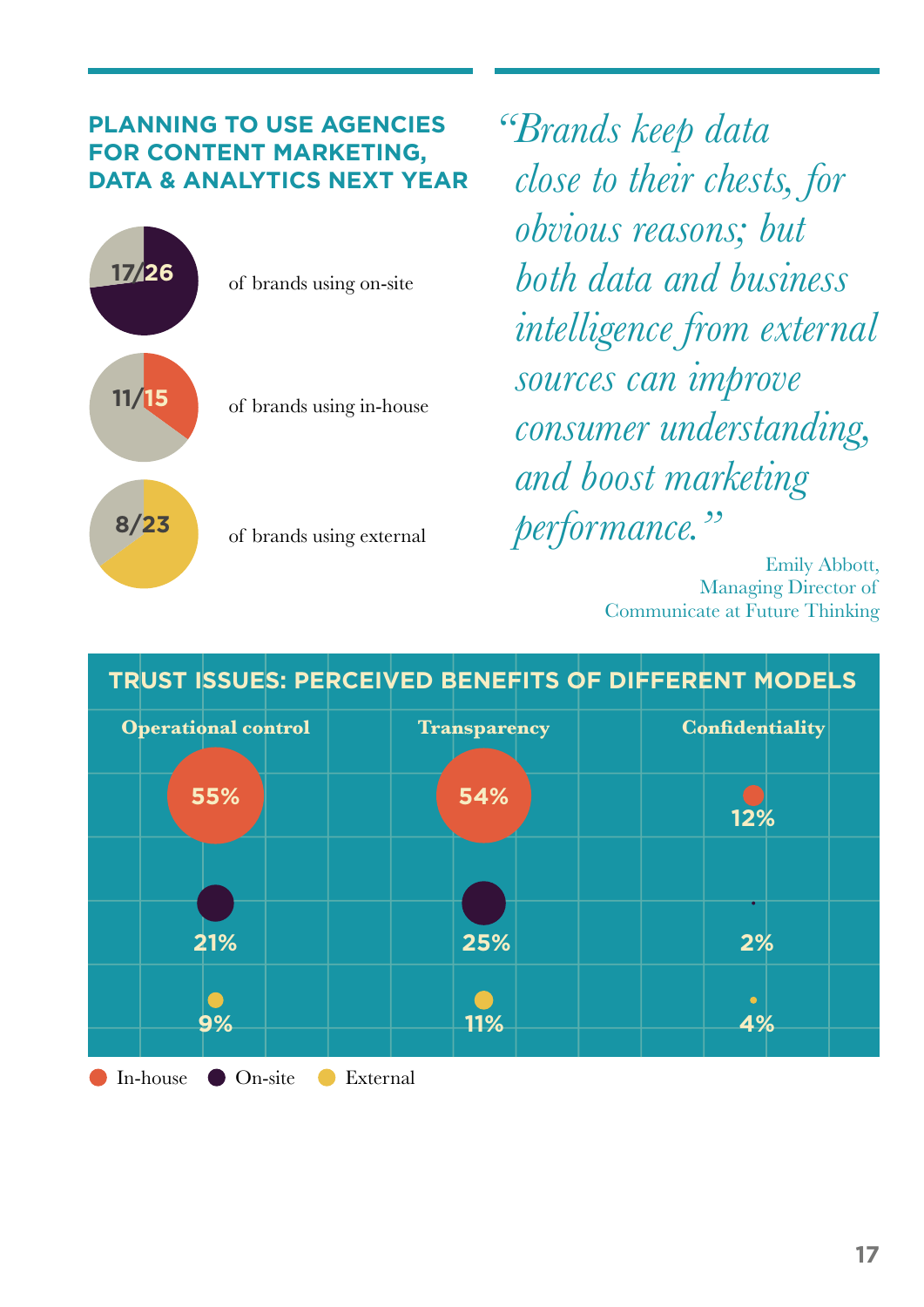## **A NEW PERSPECTIVE**

### **Agency models, and ways of handling creative and marketing services, get a lot of attention in the press.**

This is partly due to business economics – certainly not exclusive to marketing – whereby the chicken-and-egg flux of technologies and consumer behaviour continually disrupts ways of working.

But the aspect of this phenomenon that is unique to marketing is the emotions it stirs from the designer's investment in their art, to the mass appeal of consumer brands.

This explains why stories about marcomms services generate such impassioned media coverage. Declarations, such as PepsiCo's Brad Jakeman's "Ad agency models are breaking", are useful snapshots of client-agency relationships - but they don't constitute a representative picture.

What this survey has shown is that each agency model has benefits and limitations. It seems improbable that tiny Soho creative shops, media group behemoths, or any of the various iterations in between will ever disappear entirely.

But what's clear is the agencies that look set to succeed are those which take an agile, adaptive approach to marcomms needs. Whatever service brands require, their marketers are continually on the lookout for better service, and have clear preferences for agency models that meet their specific business challenges.

This means that this ought not to be the final survey of its kind. The emergence of onsite agencies, the increasing in-house digital capabilities of brands, and the enduring dominance of external agencies for media, strategy and ATL - all these stories will fade as the agency landscape reshapes and reshapes again, in response to brands' complex and fluid range of advertising needs.

*"Stories about marcomms services generate impassioned media coverage - but they don't necessarily paint a representative picture."*

> Debbie Morrison Director of Consultancy & Best Practice ISBA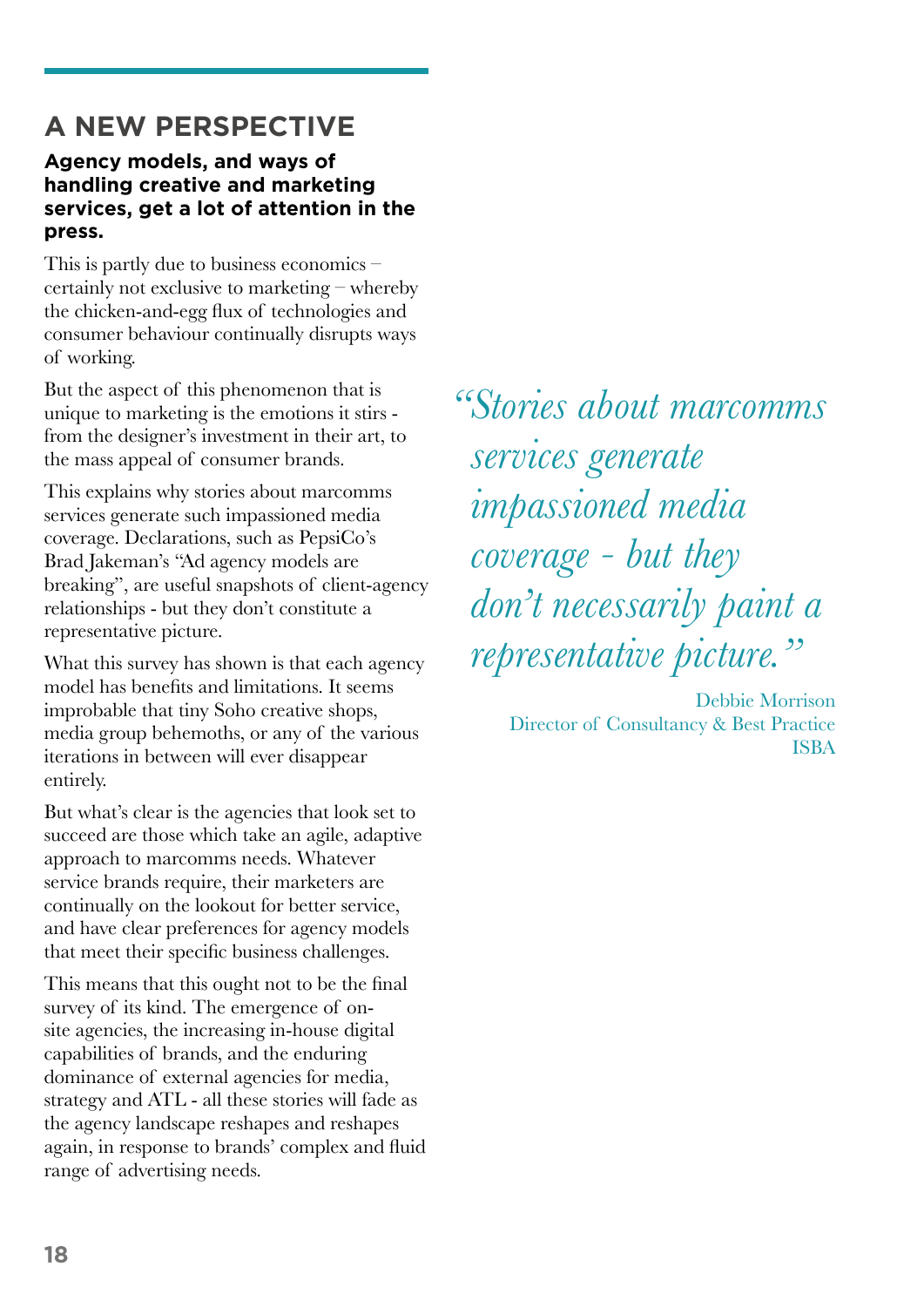

**ANNUAL AGENCY SPEND**



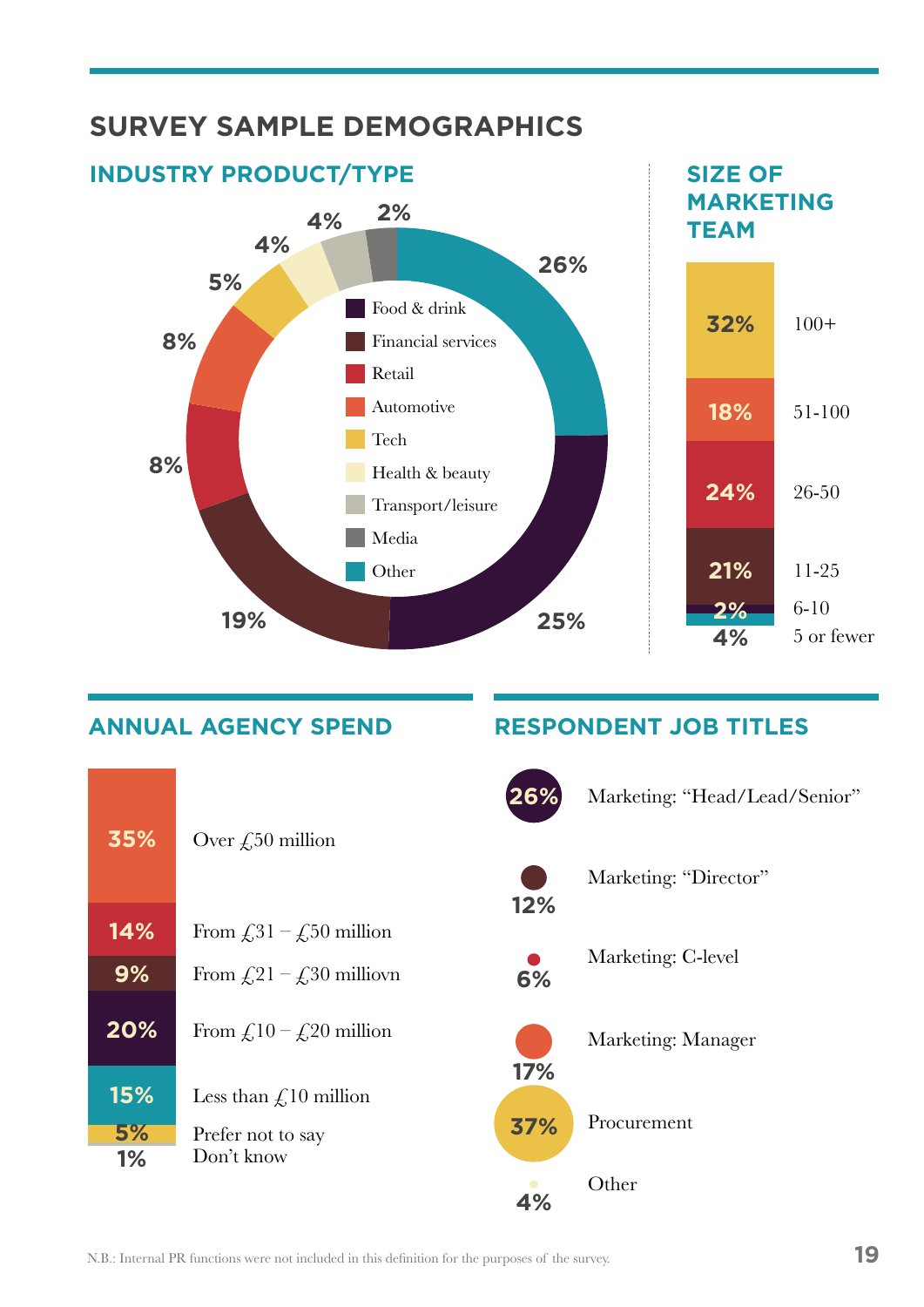



*"One of our roles is to provide ISBA members with direction on key market trends. Having experienced a phenomenal growth in conversations with major brands about in-house activities, but with no UK empirical data to share, we approached OLIVER and Future Thinking to work with us, to investigate advertisers' activities and deliver some fresh insights."*

### **Overview**

ISBA is unique as the only body solely focused on protecting the interests of advertisers. They work with over 450 brands who spend  $\angle 10$ billion on marcomms each year. Members include Diageo, Unliever, P&G, ebay, EE, HSBC and ASDA.

ISBA protects members' freedom to advertise responsibly, and helps them to maximise the effectiveness of their marketing spend across all marcomms and media. They are the advertisers' voice in the self-regulatory system, fighting unacceptable trading practices, driving robust media measurement and representing advertisers to regulators and the government.

Their consultancy team provides a confidential, one-to-one advisory service, designed to help advertisers obtain maximum value from agency relationships. They use research to provide insights and track key trends.

### **DEBBIE MORRISON**

### **ISBA Director of Consultancy & Best Practice**

Debbie is part of the six-strong management team at ISBA. She runs the consultancy and best practice division of ISBA, working with the organisation's blue chip members on more than 2000 projects every year.

This involves providing advice on issues including marketing transformation, agency contract and fee negotiations, benchmarking, agency search and selection, relationship evaluation and a wide range of client/ agency issues. An expert in the comms agency marketplace and marcomms trends, she is always looking ahead of the market to identify future challenges and opportunities for the marketing community, and is a highly regarded mentor and advisor to many senior advertisers.

Debbie has an Honours degree in Fine Art as well as CIM marketing qualifications. Part of the Hyper Island digital alumni, she is a member of WACL, an elite, thought-leading comms industry women's group, and also mentors tech startup University Cribs.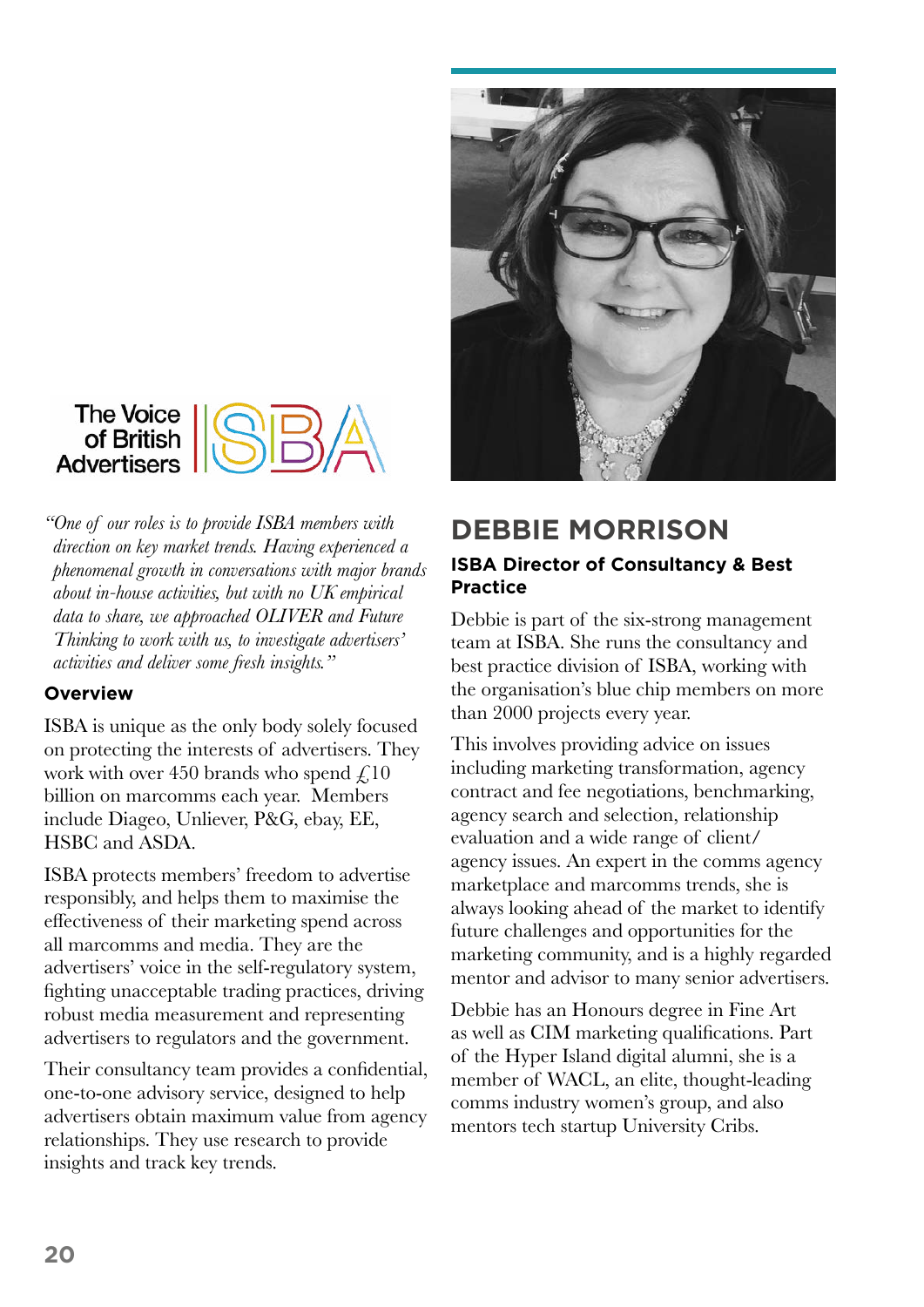

*"The shift to in-house and on-site agencies that has been underway in the US is now finally being echoed this side of the pond, with huge implications for agencies and marketers alike. This study, the first of its kind in the UK, gives us a unique glimpse into the changing nature of the industry and how the needs of marketers have evolved in recent years."*

### **Overview**

Future Thinking is a global company of researchers, marketers, statisticians, strategists, innovators, creatives and industry experts. They take a consultative approach to market research, with a commercial focus on three key areas that drive a competitive advantage: launch, communicate and experience.

Within Communicate, they work alongside media and content owners, their agencies and directly for the brands themselves, to maximise ROI across all branded content and communication channels, from TV to social to in-store.

Their stated mission is to work alongside brands and businesses to deliver consumer and business insights that tell stories, inspire action and travel within an organisation, long after the debrief.

Future Thinking's client portfolio includes AOL, Channel 4, ITV, Nuffield Health, Muller, Sky Media, The Guardian and more.



### **EMILY ABBOTT**

### **Managing Director of Communicate at Future Thinking**

Emily is responsible for overseeing brand and comms effectiveness research, delving deeper into brand and comms strategies and helping clients to grow and communicate effectively. She has been in research and insight for over 20 years, having worked in research agency and client-side roles during that time.

Emily's long career has spanned many facets of research: from readership to customer loyalty and multi-platform campaign impact. Most recently, her interest has been in bringing survey and external data together to help clients better understand how to drive real action through their brand communications.

Emily is passionate about research and ensuring that it delivers ROI by going deep into an organisation to make a real difference.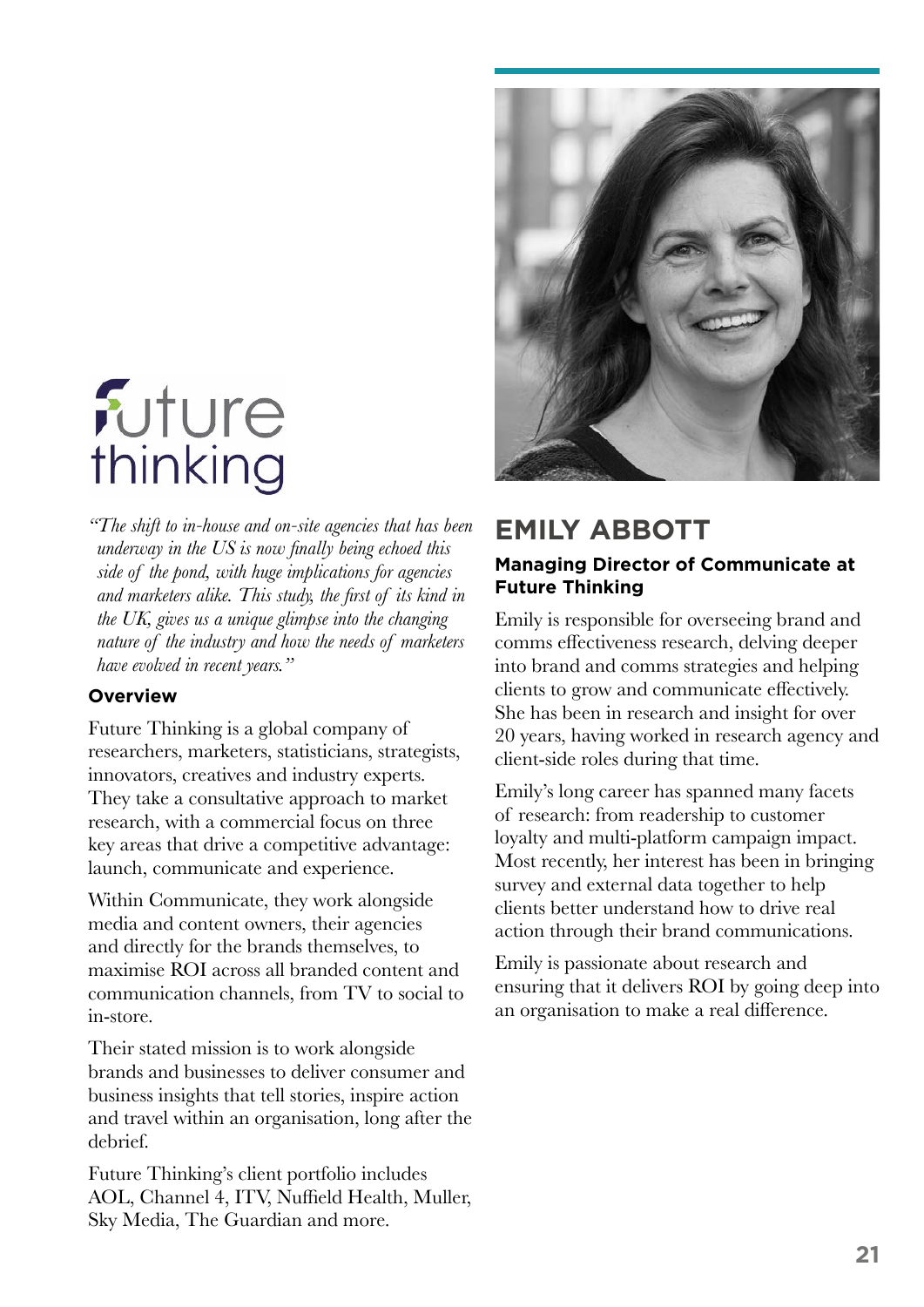

# OLIVER

*"We're delighted to have supported ISBA and Future Thinking in this important and ground-breaking piece of research. Many of the findings reflect our own first-hand knowledge of brands' experience of different agency models, but equally, we're looking forward to drawing on these invaluable new insights to inform and improve existing client relationships."*

### **Overview**

OLIVER pioneered the on-site agency model in 2004.

As part of the Inside Ideas Group, they build bespoke, dedicated agencies inside clients' worlds, delivering better work, faster, and with complete transparency.

OLIVER Chairman Simon Martin founded the business with a goal to improve the quality and speed of creative services through closer working. This has since evolved into a complete integrated agency offering, spanning everything from print POS to award-winning broadcast campaigns.

OLIVER operates partnerships in 32 countries with brands as diverse and Atos, Unilever, and Starbucks. It has been rated amongst the UK's fastest-growing businesses by the Sunday Times Fast Track 100 for the last two years.

### **SHARON WHALE OLIVER Group UK CEO**

Sharon joined OLIVER Group as UK CEO from Proximity. As one of the foremost players in data marketing in the UK, Sharon's most important objective is to put data at the centre of the customer experience for every OLIVER client.

Having worked with a raft of major brands in her long career, Sharon brings a wealth of leadership and new business skills to the Group. In doing so, she works closely with her senior team to both articulate the OLIVER proposition and use her CRM planning skills to create strong data connectivity throughout the group.

A passionate advocate for great customer experience, Sharon is firmly focused on ensuring that brands deliver the right customer experience at every touchpoint.

She has collected numerous industry awards during her career, for brands including Lloyds Banking Group, VWG, John Lewis and The Economist. The latter picked up more than 20 awards in 2015 alone, including both the DMA Grand Prix and a Lion at Cannes.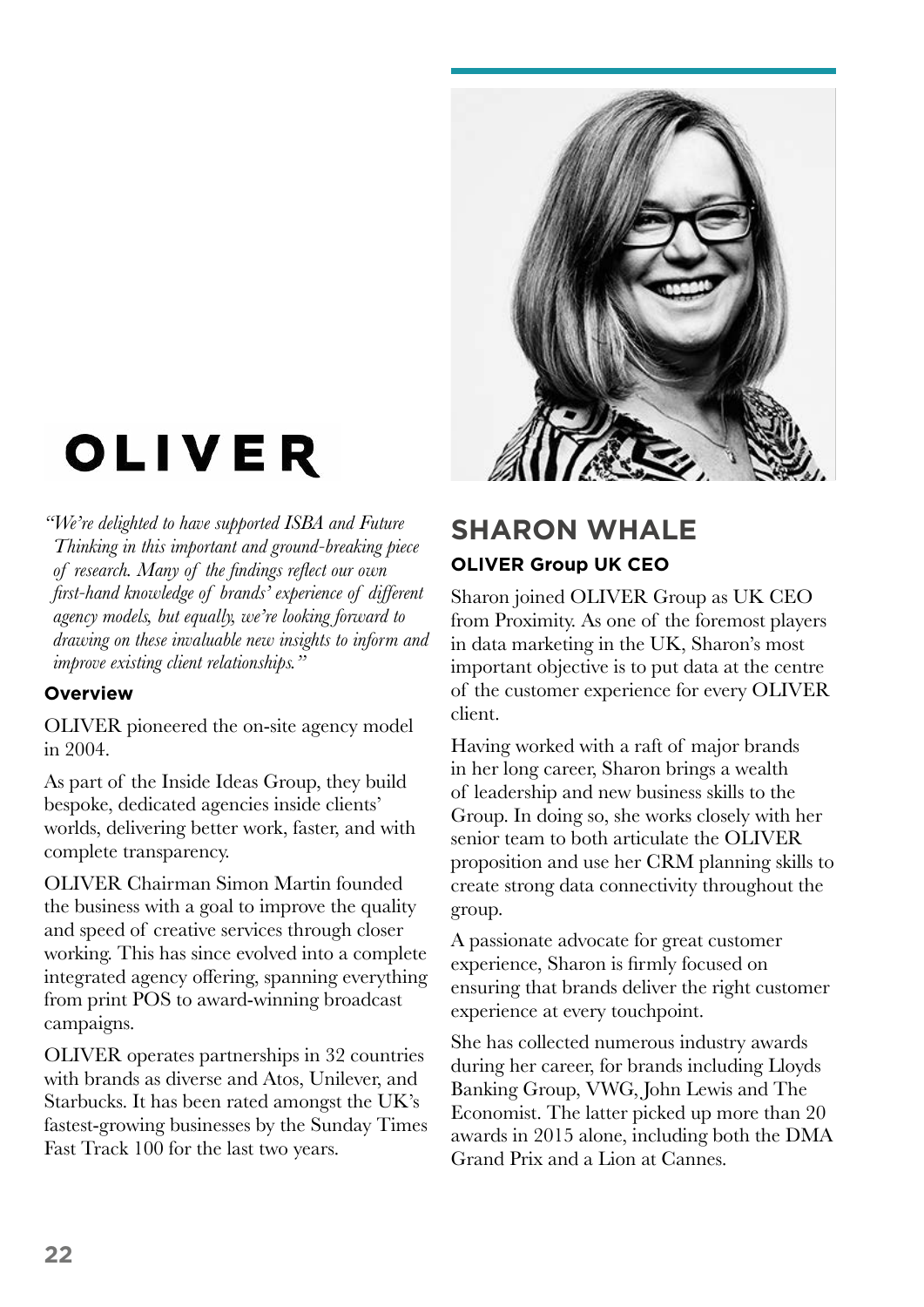*"The traditional agency model is too slow and too far removed. We need an agency to be part of the team and to drive efficiencies that get us from brief to publish far more quickly."*

> Procurement Director, Financial Services, £50m spend